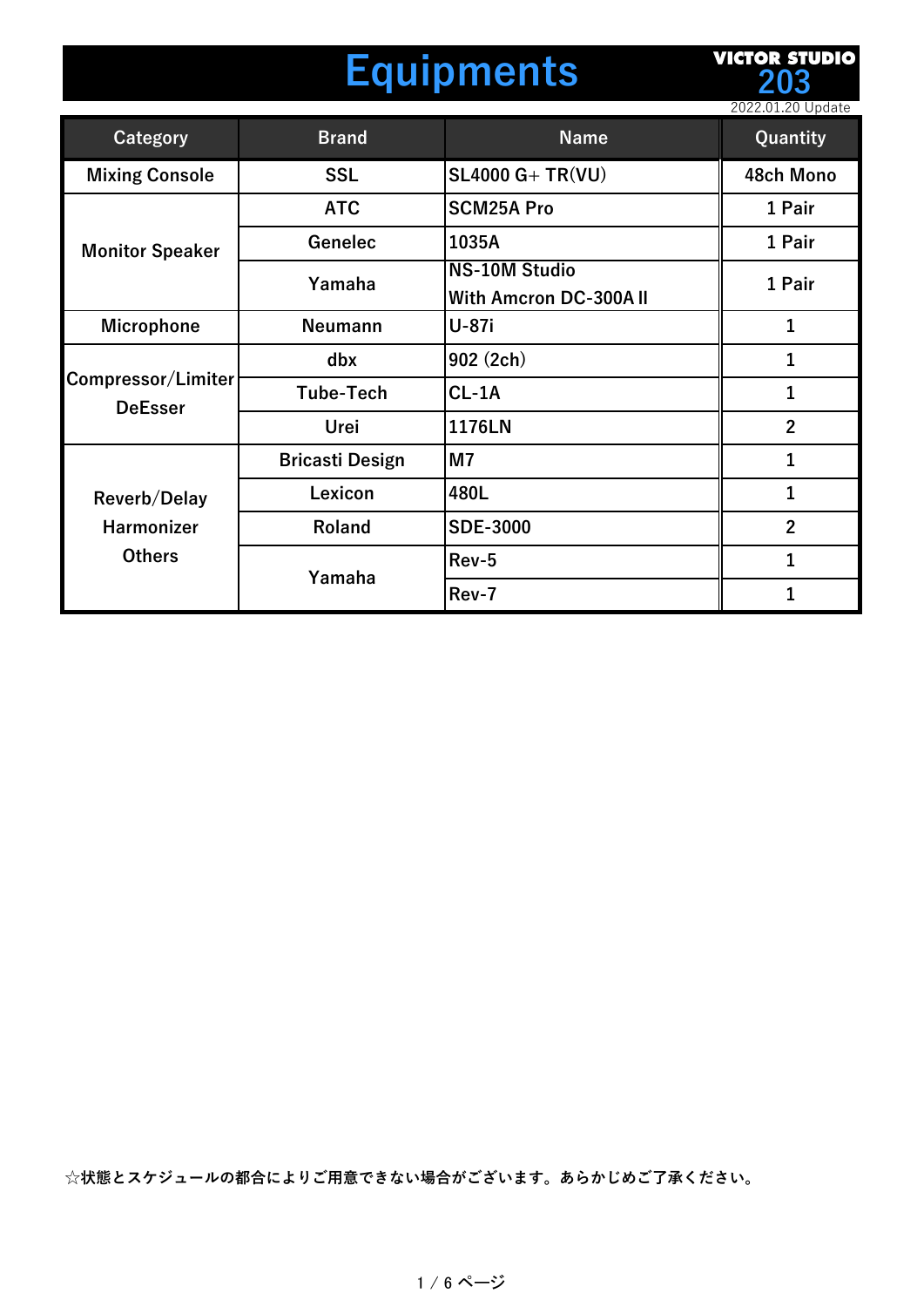# **ProTools System**

**VICTOR STUDIO 203**

| <b>Category</b>          | <b>Brand</b>                 | <b>Name</b>                        | Quantity/Spec  |
|--------------------------|------------------------------|------------------------------------|----------------|
|                          |                              | Mac Pro Late 2013<br>2.7GHz 12Core | 1              |
| Computer                 | Apple                        | <b>RAM</b>                         | 32GB           |
|                          |                              | <b>OS</b>                          | 10.14          |
| <b>Software</b>          | Avid                         | <b>ProTools Ultimate</b>           | 2021           |
| Interface                |                              | HD I/O $16 \times 16$ Analog       | 3              |
|                          | Avid                         | <b>※Analog 48 in 48 out</b>        |                |
|                          |                              | Sync HD                            | $\mathbf{1}$   |
|                          | <b>Blackmagic Dsign</b>      | <b>DeckLink Mini Monitor 4K</b>    | 1              |
| <b>DSP</b>               | Avid                         | <b>HDX PCIe Card</b>               | $\mathbf{2}$   |
| <b>Expansion Chassis</b> | Sonnet                       | <b>Echo Express III-R</b>          | 1              |
| <b>Work Media</b>        | <b>OWC</b><br><b>Seagate</b> | SSD (Thunderbolt 2)                | $\overline{2}$ |
| <b>MIDI</b> Interface    | iConnectivity                | mio                                | 1              |

**☆Work Media内のDataは作業終了後、消去させていただきます。あらかじめご了承ください。**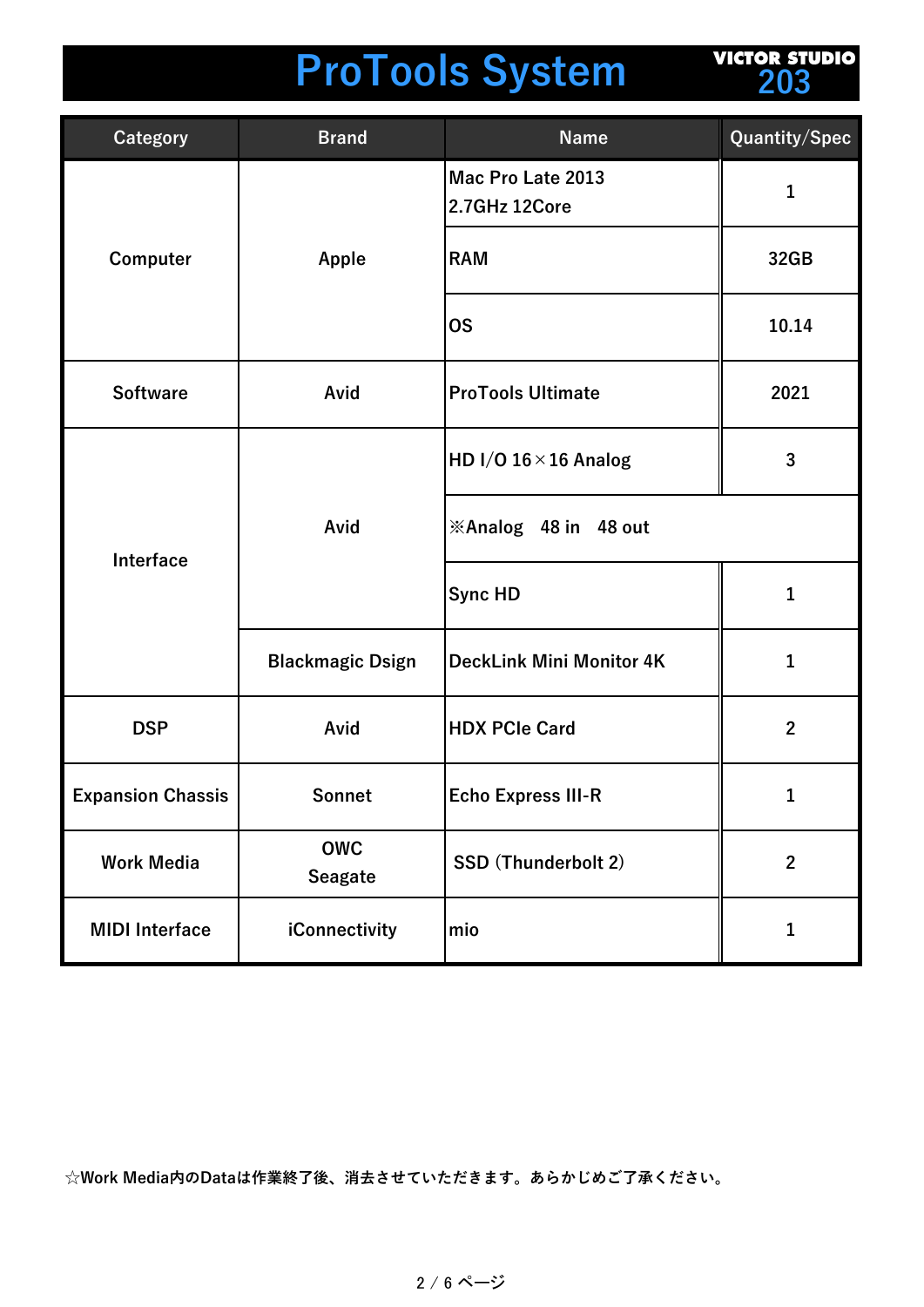

| <b>Brand</b>           | <b>Name</b>                       | Quantity     |
|------------------------|-----------------------------------|--------------|
| <b>Antares</b>         | <b>Auto-Tune Pro</b>              |              |
|                        | <b>Complete Plugin Bundle</b>     |              |
| Avid                   | <b>HEAT</b>                       |              |
| Celemony               | <b>Melodyne Studio</b>            |              |
| Cranesong              | <b>Phoenix 2</b>                  |              |
| <b>Eventide</b>        | Omnipressor                       |              |
| <b>Fabfilter</b>       | Pro-Q3                            |              |
| <b>Flux</b>            | Epure II                          |              |
|                        | <b>Ozone</b>                      |              |
| iZotope                | <b>RX Standard</b>                |              |
| McDSP (Ver5)           | <b>Everything Pack HD</b>         |              |
| <b>MDW</b>             | <b>Hi-Res Parametric EQ</b>       |              |
| <b>Metric Halo</b>     | <b>AAX Production Bundle</b>      |              |
|                        | bx_console SSL 4000 E             |              |
| <b>Plugin Alliance</b> | bx_console SSL 4000 G             | $\mathbf{1}$ |
|                        | bx_digital V2                     |              |
| serato                 | <b>Pitch'n Time</b>               |              |
|                        | <b>Amp Room Bundle</b>            |              |
|                        | <b>FET Compressor</b>             |              |
| <b>Softube</b>         | <b>Summit Audio Grand Channel</b> |              |
|                        | <b>TUBE-TECH Classic Channel</b>  |              |
| <b>Sound Toys</b>      | SoundToys 5                       |              |
|                        | <b>API Collection</b>             |              |
|                        | <b>CLA Classic Compressors</b>    |              |
|                        | <b>H-Reverb</b>                   |              |
| Waves (Ver11)          | L3-16 Multimaximizer              |              |
|                        | <b>Platinum Bundle</b>            |              |
|                        | <b>SSL 4000 Collection</b>        |              |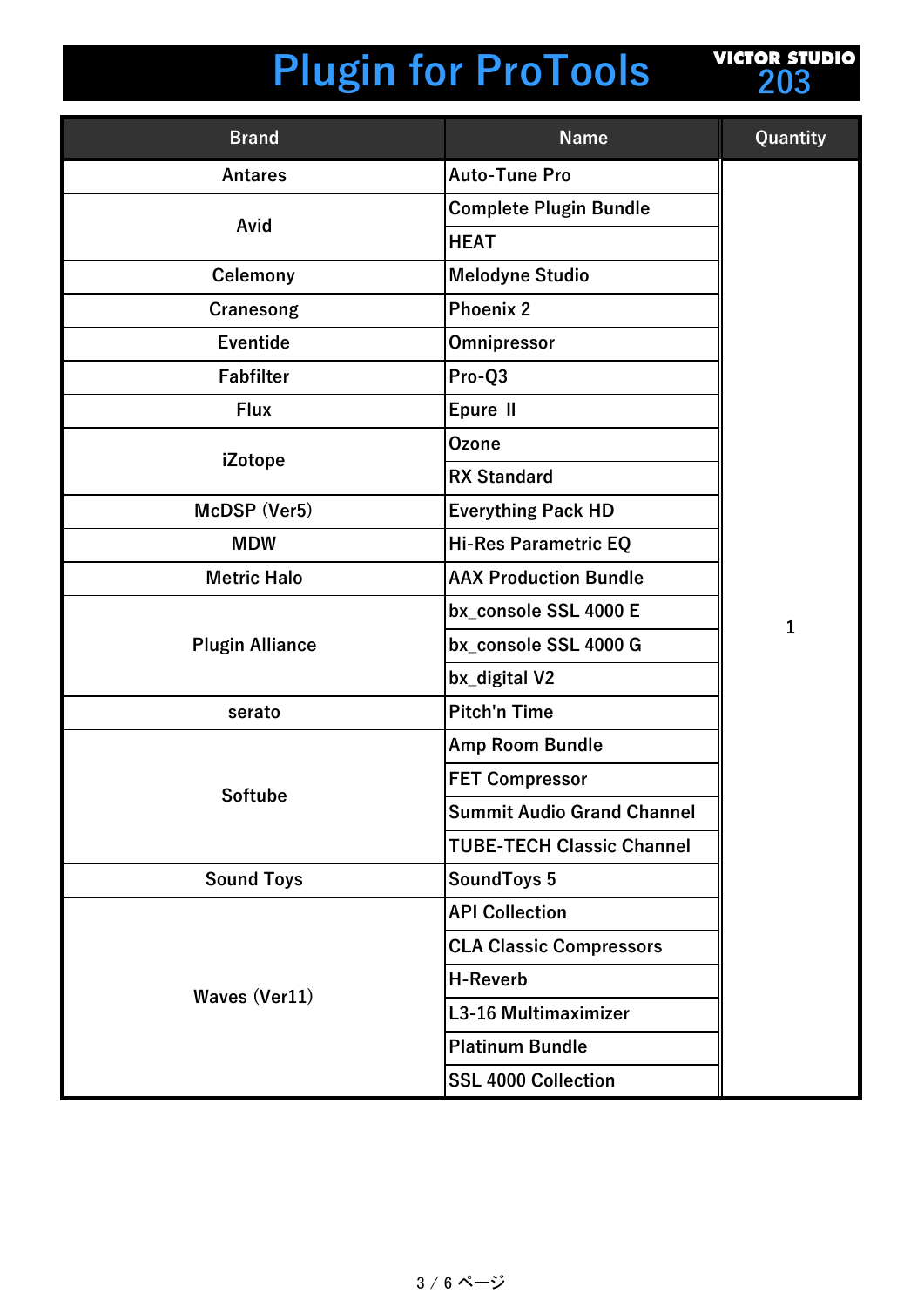

| <b>Brand</b>               | <b>Name</b>                             | Quantity     |
|----------------------------|-----------------------------------------|--------------|
|                            | 1176 Classic Limiter                    |              |
|                            | 1176LN Classic Limiting Amplifier       |              |
|                            | 1176SE Classic Limiting Amplifier       |              |
|                            | Ampex ATR-102 Tape Recorder             |              |
|                            | <b>API Vision Channel Strip</b>         |              |
|                            | API 500 Series EQ                       |              |
|                            | <b>BOSS CE-1 Chorus Ensemble</b>        |              |
|                            | Brainworx bx_digital V2 EQ              |              |
|                            | <b>Brainworx bx_refinement</b>          |              |
|                            | <b>Brainworx bx_saturator V2</b>        |              |
|                            | <b>Brainworx bx_tuner</b>               |              |
|                            | <b>Cambridge EQ</b>                     |              |
|                            | <b>Cooper Time Cube Mk II Delay</b>     |              |
|                            | Dangerous BAX EQ                        |              |
| <b>Universal Audio</b>     | dbx 160 Compressor / Limiter            | $\mathbf{1}$ |
| <b>UAD-2 Octo Ultimate</b> | DreamVerb Room Modeler                  |              |
|                            | <b>EMT140 Classic Plate Reverb</b>      |              |
|                            | <b>EMT250 Classic Electronic Reverb</b> |              |
|                            | <b>EP-34 Tape Echo</b>                  |              |
|                            | <b>Fairchild Tube Limiter</b>           |              |
|                            | <b>Fairchild 670 Compressor</b>         |              |
|                            | FATSO Jr./Sr. Tape Sim. & Comp          |              |
|                            | Harrison 32C Channel EQ                 |              |
|                            | <b>Helios Type 69 EQ</b>                |              |
|                            | <b>Lexicon 224 Digital Reverb</b>       |              |
|                            | LittleLabs IBP PhaseAlignmentTool       |              |
|                            | <b>LittleLabs Voice Of God</b>          |              |
|                            | Maag EQ4 EQ                             |              |
|                            | <b>Manley Massive Passive EQ</b>        |              |
|                            | Millennia NSEQ-2 EQ                     |              |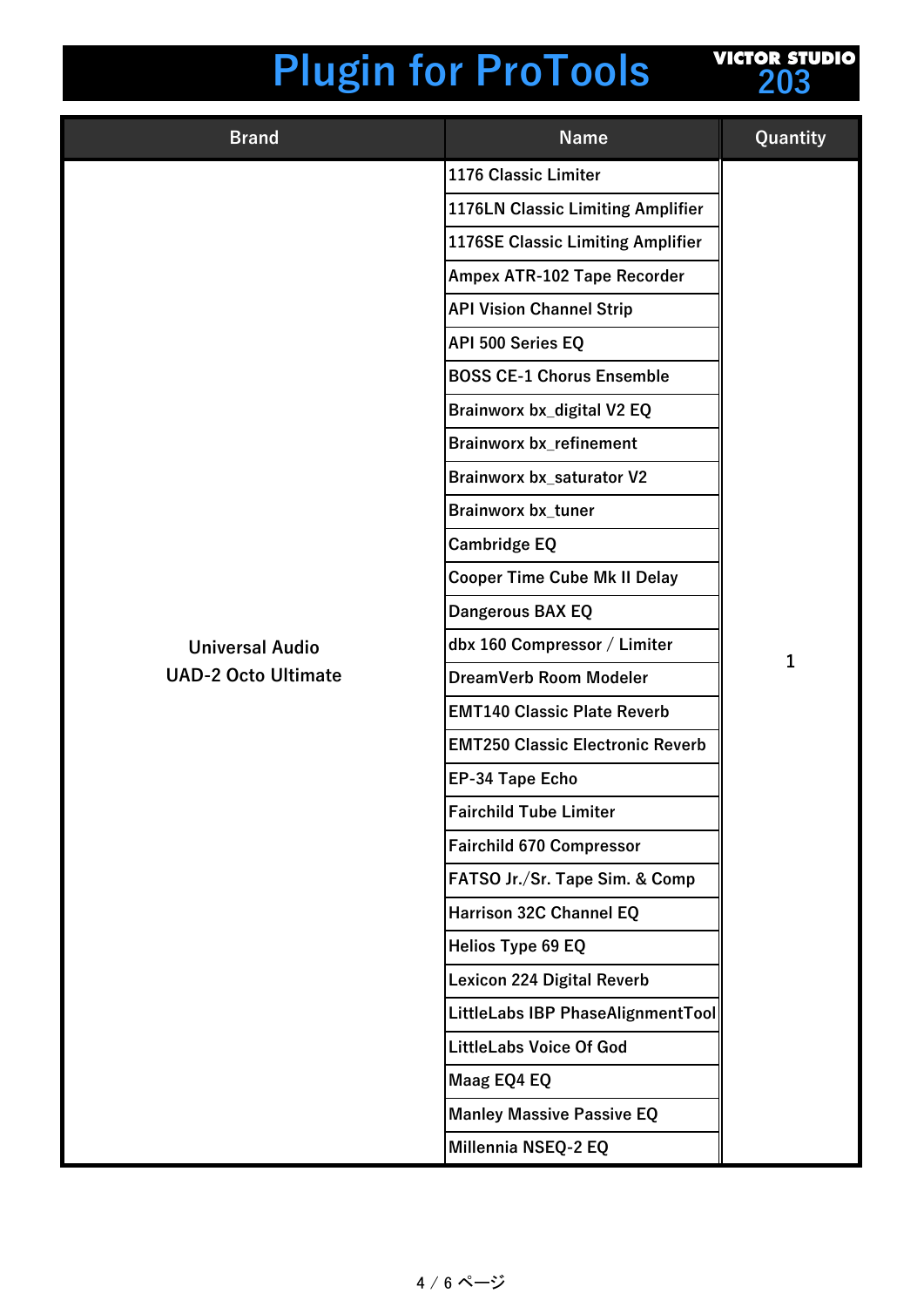| <b>VICTOR STUDIO</b> |     |  |  |
|----------------------|-----|--|--|
|                      | 203 |  |  |
|                      |     |  |  |

| <b>Brand</b>               | <b>Name</b>                          | Quantity     |
|----------------------------|--------------------------------------|--------------|
|                            | <b>Moog Multimode Filter</b>         |              |
|                            | <b>MXR Flanger/Doubler</b>           |              |
|                            | Neve 1073 Preamp & EQ                |              |
|                            | <b>Neve 88RS Channel Strip</b>       |              |
|                            | Neve 1073 Classic Console EQ         |              |
|                            | Neve 1081 Classic Console EQ         |              |
|                            | Neve 31102 Classic Console EQ        |              |
|                            | Neve 33609 Compressor                |              |
|                            | <b>Ocean Way Studios</b>             |              |
|                            | <b>Precision Buss Compressor</b>     |              |
|                            | <b>Precision De-Esser</b>            |              |
|                            | <b>Precision Enhancer Hz</b>         |              |
|                            | <b>Precision Enhancer kHz</b>        |              |
|                            | <b>Precision EQ</b>                  |              |
| <b>Universal Audio</b>     | <b>Precision K-Stereo</b>            | $\mathbf{1}$ |
| <b>UAD-2 Octo Ultimate</b> | <b>Precision Limiter</b>             |              |
|                            | <b>Precision Maximizer</b>           |              |
|                            | <b>Precision Mix Rack Collection</b> |              |
|                            | <b>Precision Multiband</b>           |              |
|                            | Pultec EQP-1A                        |              |
|                            | <b>Pultec Passive EQ</b>             |              |
|                            | <b>Pultec Pro EQ</b>                 |              |
|                            | RealVerbPro CustomRoom Modeler       |              |
|                            | <b>Roland Dimension D</b>            |              |
|                            | Roland RE-201 Space Echo             |              |
|                            | <b>Shadow Hills Mastering Comp</b>   |              |
|                            | <b>Sonnox Oxford EQ</b>              |              |
|                            | <b>Sonnox Oxford Inflator</b>        |              |
|                            | <b>SPL Transient Designer</b>        |              |
|                            | <b>SPL Vitalizer MK2-T</b>           |              |